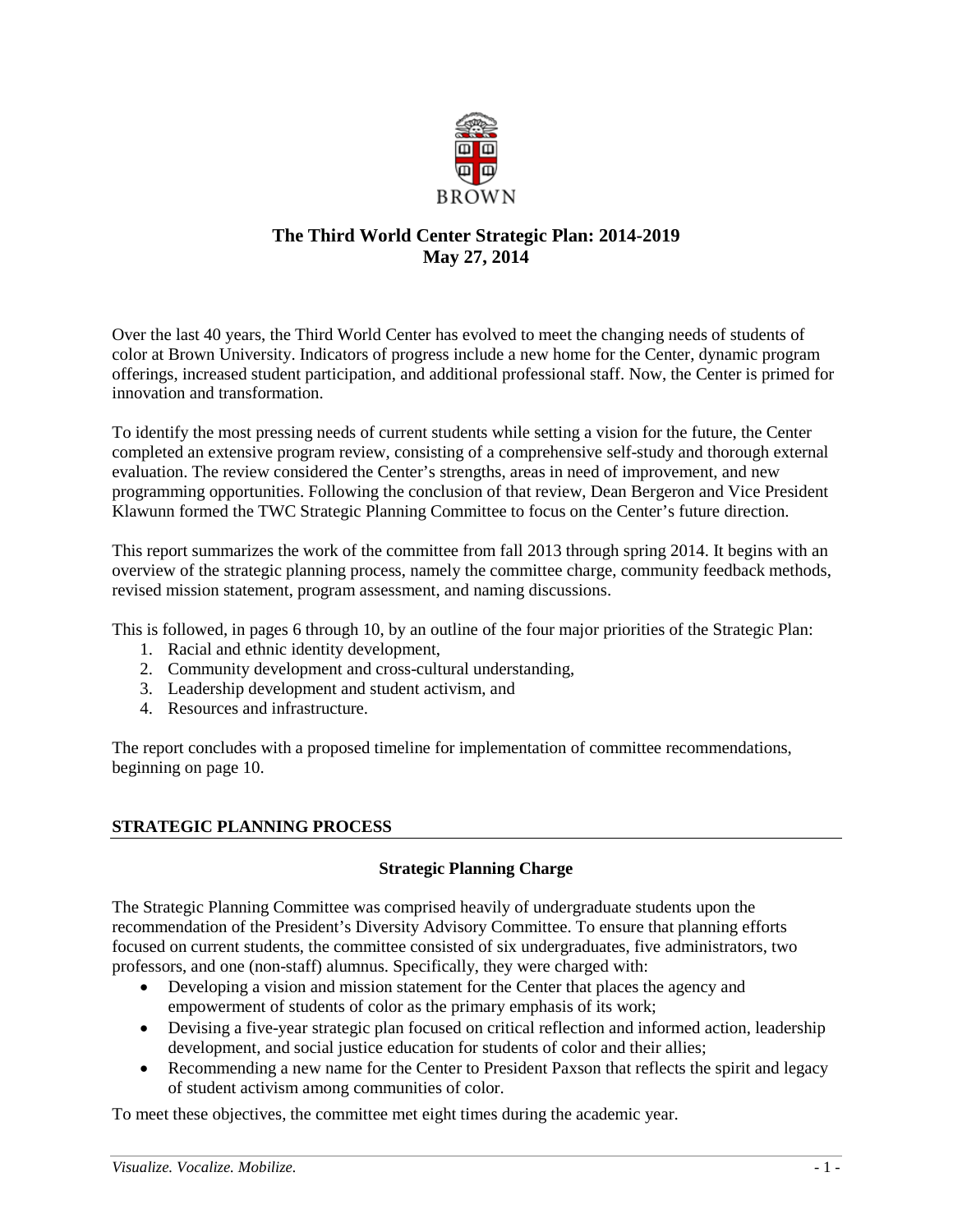## **Community Participation and Feedback**

In the process of their deliberations, the Strategic Planning Committee engaged in conversations broadly with the Center's supporters and stakeholders. Community participation was achieved through campus presentations, open space dialogues, a Directors Summit, community forum, feedback survey, and Advisory Group.

- **Campus Presentations.** Mary Grace Almandrez and student representatives from the Strategic Planning Committee were invited to present updates about the strategic plan to seven administrative and alumni groups: President's Diversity Advisory Council, The Corporation Committee on Campus Life, Brown University Community Council (BUCC), Executive Committee, Office of Student Life Brown Bag Series, Multicultural Alumni Committee, and Alumni Affinity Group members. These presentations highlighted the committee's charge, key themes that emerged from the campus dialogues, and an explanation of the naming process.
- **Open Space Dialogues.** Mary Grace Almandrez, Shane Lloyd, and members of the Student Advisory Board (SAB) hosted 20 open space dialogues from October 2013 to March 2014. These dialogues were semi-structured and focused on six topics: Vision & Mission, Student Activism, Innovative Programs, Allies & Allyship, Preserving TWC History, and Pressing Issues (These topics were based on findings from the Center's self-study and external review). Approximately 330 students, faculty, staff, and alumni participated in these dialogues. Transcribed dialogue notes revealed six general themes:
	- o The Center should continue to be a voice for students of color.
	- o It is important to maintain a "safe" space for the students who currently use the Center.
	- A main priority moving forward should be to assess and evaluate the Center's scope, visibility, and reach to ensure the Center's programs meet the current needs of students of color at Brown.
	- o The community should make every effort to keep the Center a politicized space that upholds the legacy of student activism.
	- o The Center is a key player in facilitating inter-ethnic coalitions among students, faculty, alumni, and community members of color.
	- o The mission and work of the Center can be integrated within the University community if the staff collaborates with colleagues across campus.
- **Directors Summit.** On March 18, 2014, four former Center directors were welcomed back to campus for a Directors Summit. Predecessors who participated were Felipe Floresca '73, Tommy Lee Woon, Karen McLaurin-Chesson '74, and Darryl Smaw. The Summit included lunch with the Strategic Planning Committee and Center staff, a closed meeting with Mary Grace Almandrez, and a Fireside Chat with student staffers. Former directors provided insight on the evolution of the Center and offered consult on future directions.
- **Community Forum.** The Strategic Planning Committee hosted a community forum on April 22, 2014 to keep the campus aware of the committee's progress and solicit new names. Approximately 50 undergraduates, graduate students, staff, faculty, and alumni attended the event. In addition, over 30 suggested names were collected. These names were posted on the Center's website.
- **Feedback Survey.** One week after the forum, an online feedback survey was distributed to various campus constituents to solicit input about the proposed mission and suggested names. The survey was posted on the Center's website, Facebook page, and listservs. The total number of active subscribers to the Facebook page was 2,441 unique individuals from which the committee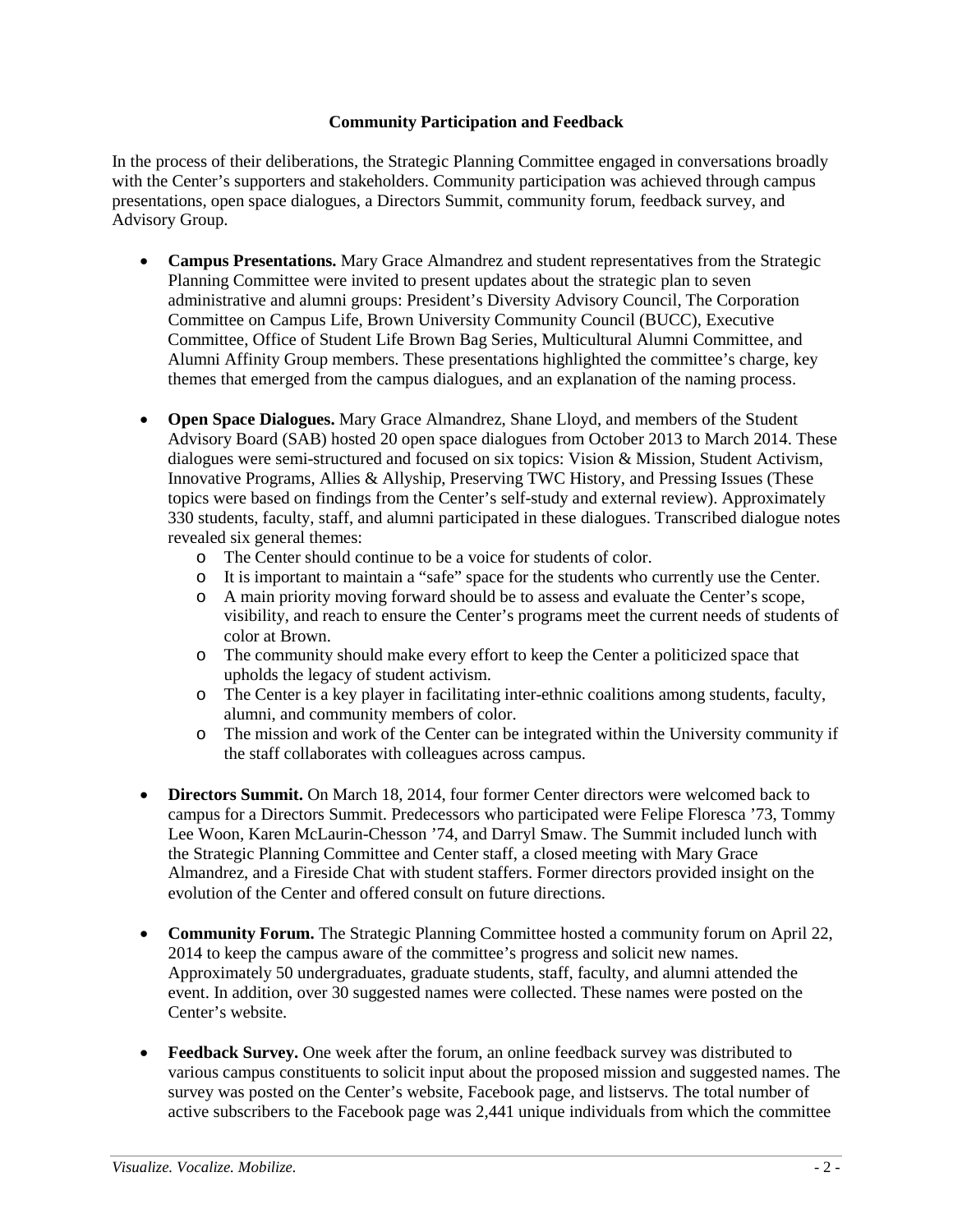received 365 survey responses. Respondents included undergraduates (14.5%), graduate/medical school students  $(2.7\%)$ , faculty  $(1\%)$ , non-alumni staff  $(4.7\%)$ , alumni staff  $(1\%)$ , and parents (0.2%). The largest group who completed the survey was alumni (75.6%). All comments were read and considered by the committee.

In general, all the constituencies were supportive of the Center's revised mission statement. Four broad themes that were reflected in the comments were:

- o The Center should continue serving as a home base that welcomes students of color to study, relax, connect with one another, and hold meetings.
- o The Center should build bridges between ethnic groups and with the larger campus community.
- o The Center can play a central role in providing leadership development opportunities for students.
- o The Center should reinforce programs and projects that promote social justice.

These comments reinforced the findings from the open space dialogues.

• **Advisory Group.** An Advisory Group comprised of alumni in different roles (e.g., faculty, staff, Corporation members) and class years was consulted as part of the strategic planning process. They received an advanced copy of the plan and provided feedback to Mary Grace Almandrez.

Information from all of these means was used to help the Strategic Planning Committee determine the Center's priorities for the next five years.

## **Revised Mission Statement**

As noted in the TWC Self-Study, the last program review prior to 2013 was completed in 2003. That review resulted in a new mission statement for the Center that has remained until this year. Major tenets of that mission statement are:

- 1. To provide an environment in which Arab, Asian, Black, Latino, Multiracial, and Native American students can feel comfortable celebrating their cultural heritages,
- 2. To provide a base from which Third World students can have an impact as a community at Brown,
- 3. To expand the social awareness of the University community with regards to current issues involving the status of Third World people at Brown University and in society at large,
- 4. To equip students with life-long skills to aid them as they navigate their journey at Brown and beyond.

Taking into consideration the community feedback as well as the strategic planning charge, the committee proposed the following revised mission statement:

### **Visualize. Vocalize. Mobilize.**

**The Center serves as a gathering place for communities of color. Students are encouraged to build meaningful relationships across difference, develop racial and ethnic consciousness, and enact change at Brown and beyond. The Center advances the University's mission of** *educating and preparing students to discharge the offices of life with usefulness and reputation* **by empowering students of color, cultivating leadership, facilitating critical reflection, fostering informed action, and promoting social justice.**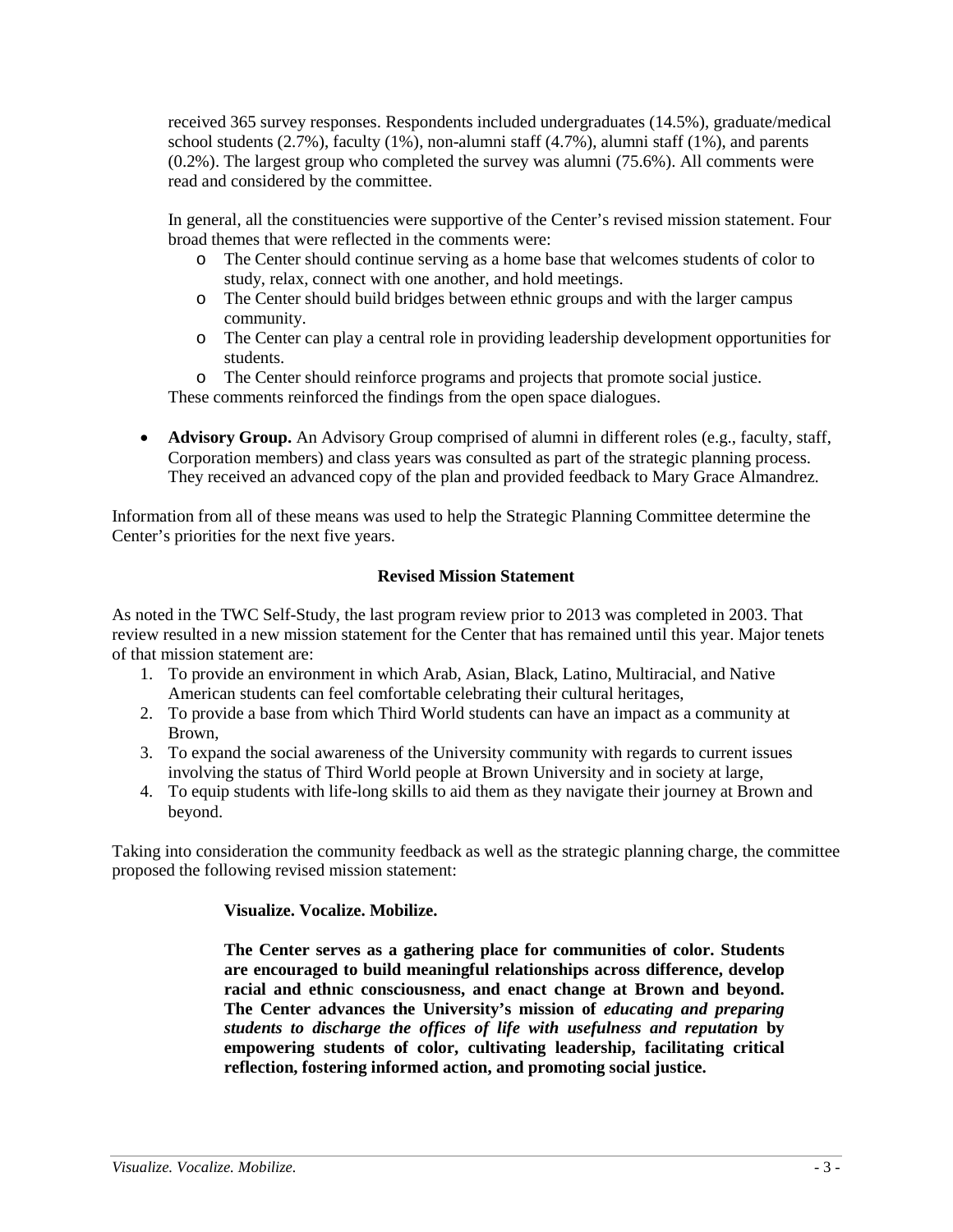#### **Program Assessment**

Signature programs housed in the Center involve community building in the residential environment (e.g., MPCs), identity development (e.g., Native American Heritage Series), cultural celebrations (e.g., ONYX Rites of Passage), leadership development (e.g., Brown University Latino Council), intergenerational mentorship (e.g., ALANA Mentoring Program), and social justice education (e.g., Third World Transition Program). The Strategic Planning Committee used the revised mission statement as a guide to review and assess the Center's primary responsibilities. The committee identified what programs fit within the Center's refocused mission, what programs should end or be relocated to another department, and what programs should be included in the Center. At the conclusion of this assessment, the committee recommended the following programs for additional consideration:

• *Minority Peer Counselors (MPC)*. The MPC Program is one of Brown University's oldest peer counseling programs. In addition to serving as resources for students of color in the residential halls, MPCs present social justice workshops, resource workshops, and meet & greet socials for all first-year students. Their role in first-year housing is critical in promoting cross-cultural dialogue and community-building. Their ability to lead and participate in transformative conversations provides an opportunity for first-years to explore how different social identities intersect with race and ethnicity.

Three years ago, MPCs began to report to both the Center and Residential Life. This change in reporting lines caused confusion around primary supervision, training, and accountability of MPCs. The committee understands that this has caused complications and it supports an MPC structure that preserves its distinctive origins, purpose, and programming model.

• *First Generation (First Gen) Initiatives.* At Brown, first-generation college students are defined as students "whose parents did not complete a four-year college education." According to Admission statistics, 17% of the fall 2014 incoming class are first-gen students. As this population continues to grow at Brown, the institution should consider what resources are needed to allow these students to thrive. In recent years, students, staff, faculty, and alumni have raised concerns about campus resources for those who are the first in their families to attend college (e.g., access to internships, career development, supporting underrepresented minorities in STEM fields). Currently, campus support includes a modest budget and programming efforts from the Assistant Director for Co-Curricular Initiatives (TWC), Associate Dean for Diversity Programs (Dean of the College), and First-Gen Initiative student staffer (TWC).

This semester, students in the First-Generation in the Ivy League Group Independent Study Project (GISP) presented a recommendation to administrators that First-Gen programming be moved into the Dean of the College. The committee agrees that the Center may not be the most appropriate department to coordinate First-Gen support but is unsure where the best fit is for this program. Additionally, the committee believes that no matter where it goes, it is necessary for the Center to be a collaborator in First-Gen programs since many of these students also identify as students of color (68%).

• *MPC Friends.* MPC Friends are unpaid staffers who provide additional support to Third World Transition Program (TWTP) Coordinators and MPCs. They also serve as liaisons between the Center and wider Brown community by organizing social and educational events that promote the values and mission of the Center. This program has experienced several iterations over the last few years. Furthermore, students have expressed concerns about including this title on their resumes (i.e., "Friends" does not accurately convey the transferrable professional skills they gain in this role). The committee agrees that this program should be examined in the near future to determine whether it is still needed in its current form and name.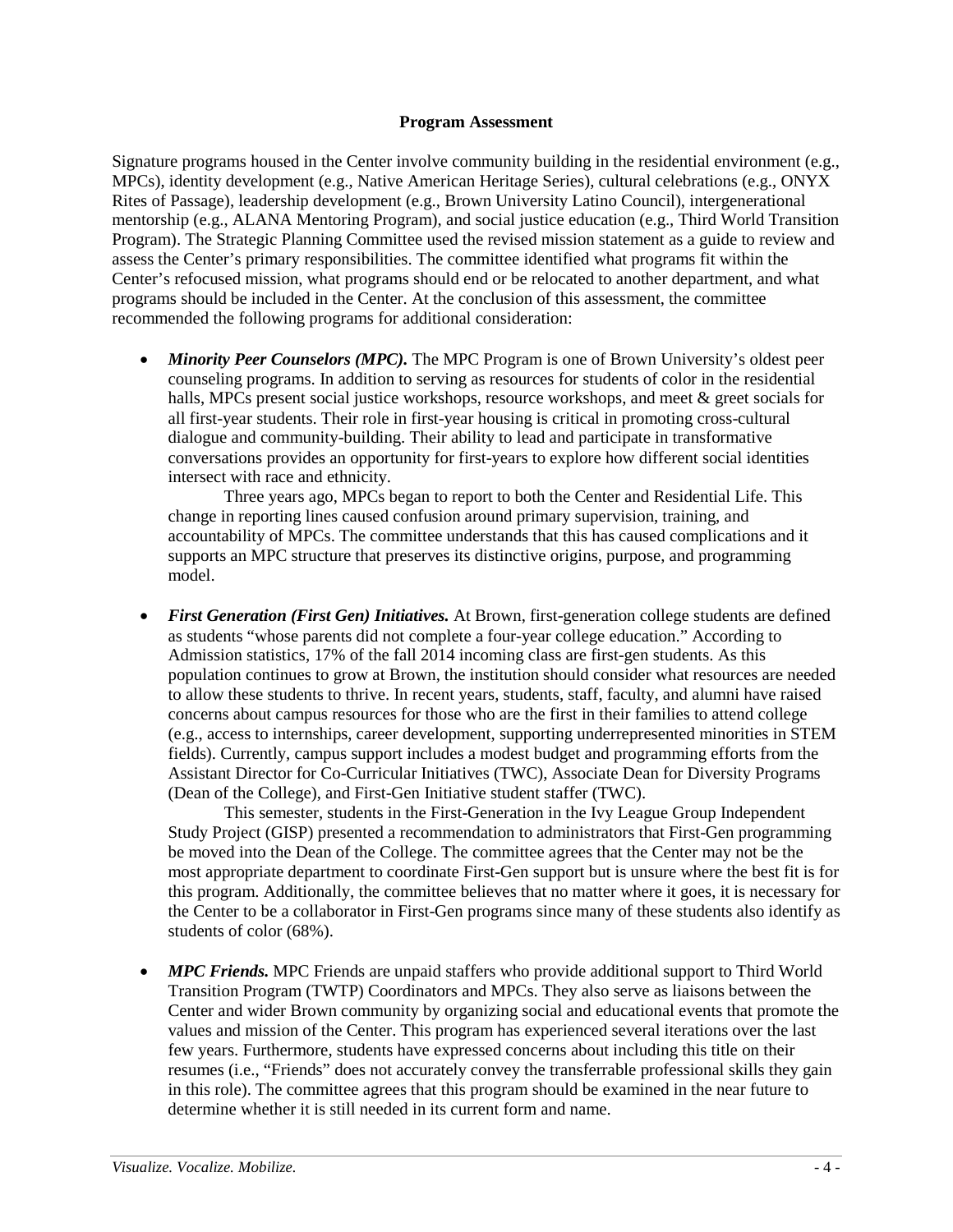• *Allyship Training*. The role of White allies within the Center has been a topic of discussion since its inception. In recent years, White students were selected as MPC Friends but were not for MPC positions. There is debate within the Center whether White allyship training should be offered through the Center. Some believe the Center should follow the LGBTQ Center's lead (i.e., Safe Zone Training). Others think that training White allies should not be under the Center's purview. The committee appreciates the complexity of this issue and encourages the Center to consult with students, colleagues, and alumni before initiating such a program.

## **Naming Discussions and Final Recommendation**

The self-study (2011-13), external review (2013), and strategic planning discussions (2013-2014) revealed that students of color at Brown today want the Center's name changed. The Center's committed staff, innovative programs, and social justice training offer a refuge to those in need of such a space. Yet, students also know that many of their classmates do not enter the Center because the name does not explicitly connote its central focus on student of color support. Other cited concerns from students, their families, alumni, and visitors include:

- The name does not consider the experiences of Native American and indigenous peoples.
- First-years who are introduced to the Center during A Day On College Hill (ADOCH) or TWTP understand the historical significance of the name. However, it is more difficult to explain the name to students who did not attend these programs due to time constraints or context.
- A number of students and their families do not participate in Third World Center admission or fundraising events because the name is considered off-putting.
- Some students want to be around other people of color in a friendly environment but may not want to engage in political activities. "Third World Center" implies that all students in the Center are activists and therefore do not feel comfortable going there to build community.
- Some international students and their families find the Center's name offensive.

The feedback survey, however, revealed different reactions among alumni ranging from support (e.g., "I am very pleased to find that the TWC is finally changing its name. As a proud student of color at Brown, the forced label of 'third world' student was offensive and disempowering, despite having a thorough understanding of the intended meaning.") to disagreement (e.g., "DO NOT CHANGE THE NAME. THERE IS POWER IN THE NAME."). Three key arguments against the name change are:

- *A name change releases students and the campus from the responsibility of interrogating the Center's history and alumni contributions.* On the contrary, the Center has made concerted efforts to engage its legacy of activism. For example, in 2013 students coordinated a Resistance Tour (re-enactments of key events in the Center's history when students of color challenged the status quo) as part of the MPC  $40<sup>th</sup>$  Anniversary and Family Weekend. Normally this tour is given at TWTP only. After hearing such positive responses from alumni and families, the Center created a self-guided audio Resistance Tour, which will be available for Center visitors beginning fall 2014. Additionally, student programmers consistently invite alumni speakers to share their experiences and insights during signature events (e.g., ONYX Rites of Passage, Latino Gala). Archivists will also be working on digitizing primary sources to make Center documents accessible to the wider community. The Center's history, then, is a living history.
- *A name change will signal a departure of the Center's foundational responsibilities, namely supporting students of color and providing a space for them to build community.* Empowering students of color and providing them with the space to build community will continue to be top priorities. To address these, the Center will expand programs and enhance facilities to develop the institutional capacity to support students of color within and beyond the Center.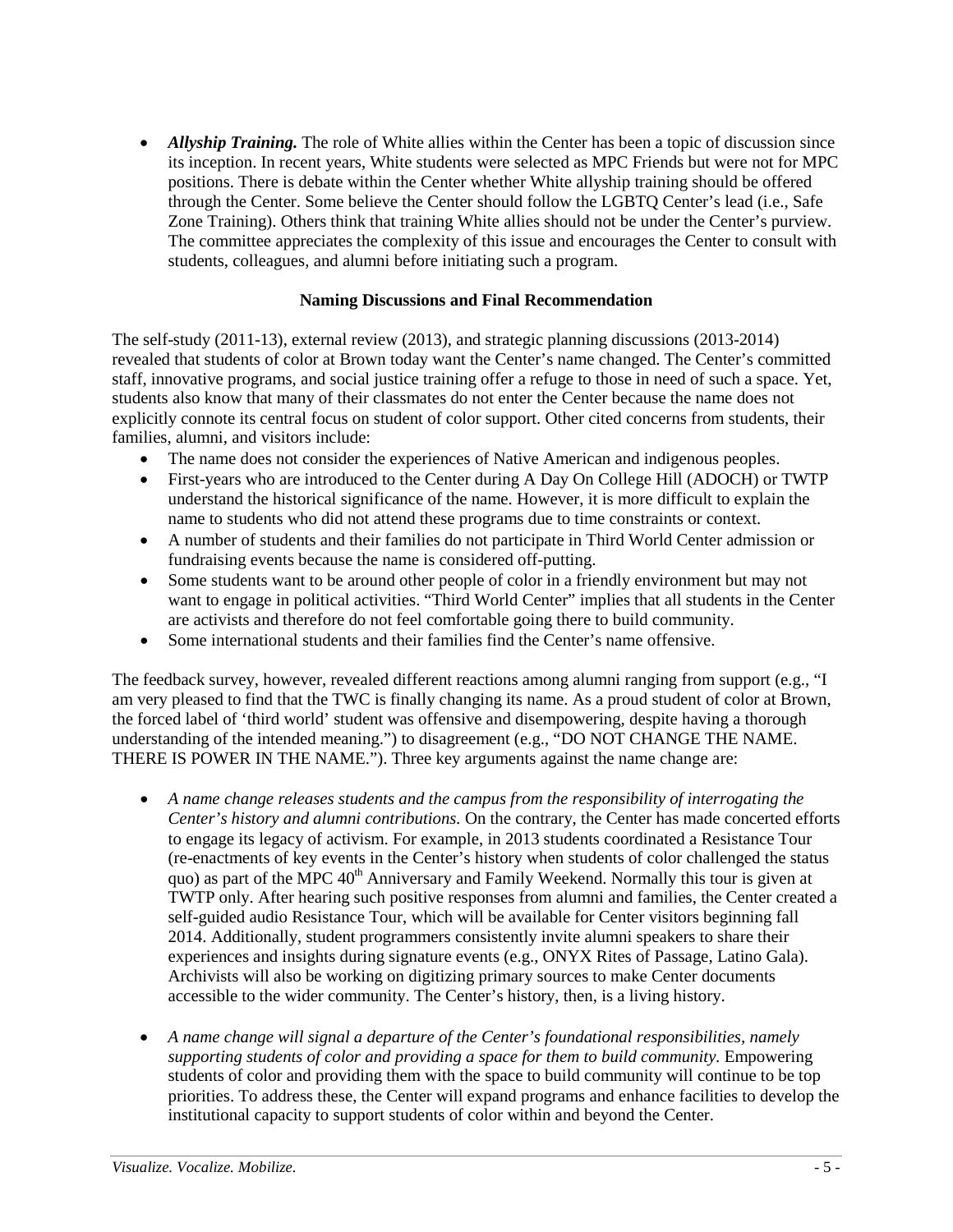• *A new name will erase the socio-political significance of third world consciousness and interethnic solidarity.* It was made clear in discussions throughout campus that the majority of the community was not in favor of "Multicultural Center" because this would dilute the politicized origins of the Third World Center and take the focus away from students of color. To alleviate this, some suggested keeping the TWC acronym. The committee takes this concern very seriously and hopes that the new name moving forward is an accurate reflection of the Center's mission and core values.

The committee acknowledges that these noteworthy concerns are not new. In fact, alumni and former directors admitted that the Center's name has been an on-going consideration for decades. However, it is equally important to note that debates have distracted the campus community from concentrating on the Center's good work and potential for growth.

As part of the naming process, the committee completed a benchmark study of 57 centers from peer institutions from the California Council of Cultural Centers in Higher Education (CaCCCHE), Consortium of Financing Higher Education (COFHE), Multicultural College Administrators Association (MCAA), and New England Resource Center for Higher Education (NERCHE) Multicultural Affairs Think Tank. This study provided them with an understanding of the breadth of Center names across the country. This list was posted on the Center's website, along with Center Name Suggestions and other strategic planning documents.

After reviewing the benchmark study, hearing from the community, and garnering widespread support from key stakeholders, the committee submitted the proposed name to the Corporation Committee on Campus Life for feedback and advice, and to the President for approval.

> **The Strategic Planning Committee recommends "Brown Center for Students of Color" (BCSC) as the new name moving forward, with endorsement from the Student Advisory Board and Center staff. This name is a reflection of the revised mission statement and is also in alignment with other campus centers (i.e., LGBTQ Center, Sarah Doyle Women's Center). The committee believes there is power in the name's simplicity and accessibility. Committee members are also confident that the new name will signal a clear focus on students of color and thereby reduce confusion about who the Center primarily serves.**

## **PRIORITIES FOR 2014 – 2019**

The Brown Center for Students of Color remains based on a foundation of rich history, community support, and commitment to excellence. In the next five years, the Center will focus on:

- Expanding programs that focus on racial and ethnic identity development,
- Partnering with students, faculty, staff, alumni, and local leaders to foster community building and cross-cultural understanding,
- Providing leadership development and community organizing training for student organization leaders,
- Institutionalizing resources and infrastructure for long-term, sustainable impact within and beyond the Center.

Each area of priority is discussed separately, below.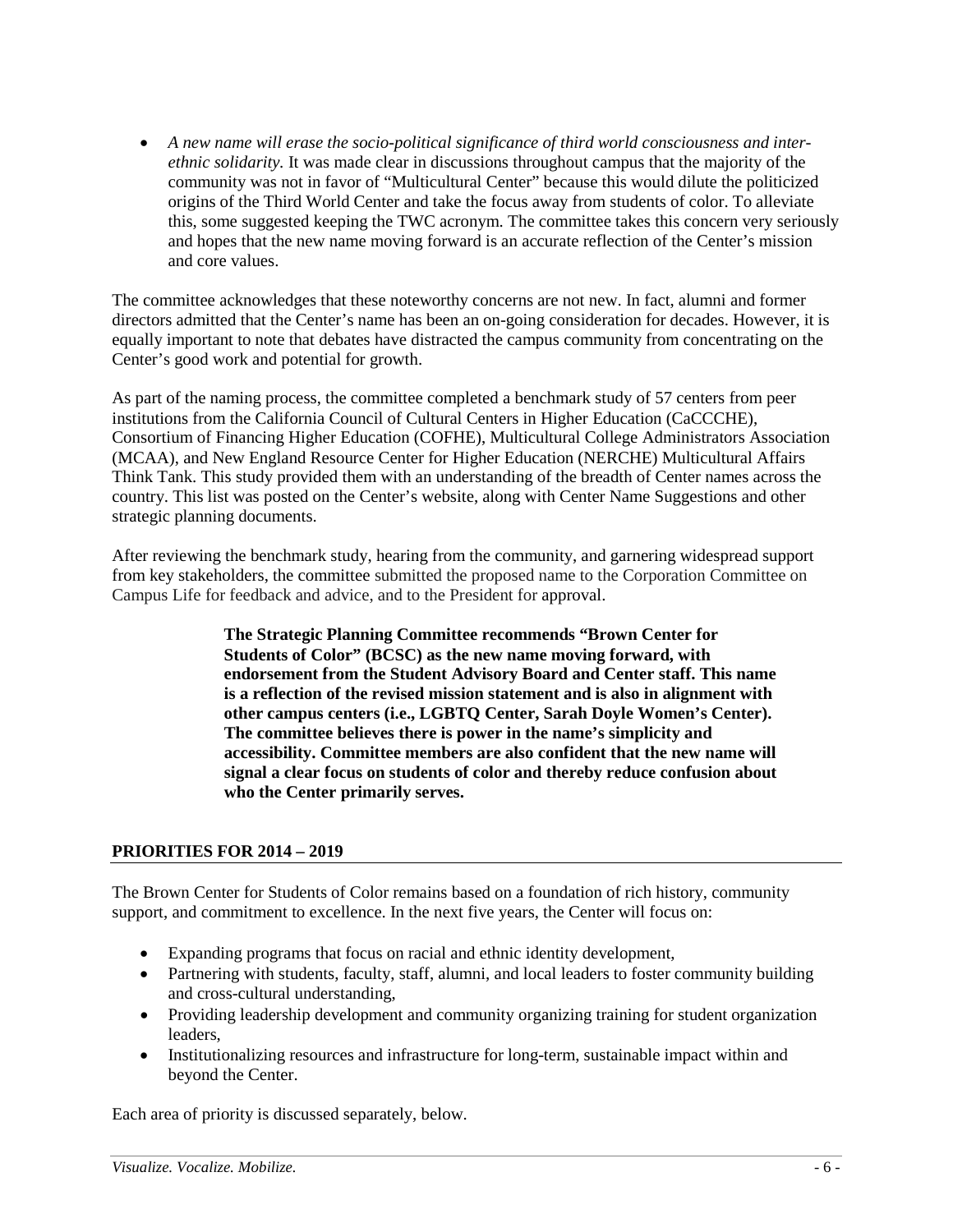### **Racial and Ethnic Identity Development**

The Brown Center for Students of Color plays an important role in promoting racial and ethnic identity development for undergraduate students. Self-reflective activities, artistic expressions, and student-led research present a multitude of opportunities for students of color to interrogate race and ethnicity. Two programs that can be enhanced to continue supporting identity development are:

- *Third World Transition Program.* The TWTP Endowment (established in 2012) provides an avenue to expand TWTP beyond the four days preceding New Student Orientation. Further developing this program to include more students and their families in this experience is a top priority. Therefore, the Center will: provide housing and meals for all Center staffers to participate during pre-orientation (rather than selected student staffers), offer complementary workshops for families to experience a condensed version of TWTP, coordinate TWTP Remix for other undergraduates and graduate students who did not attend TWTP, organize social gatherings to build a TWTP alumni network, and collaborate with alumni affinity group leaders to host TWTP workshops for alumni clubs. The committee felt that it was appropriate to keep the name "Third World Transition Program" – which aligned with the past name of the Center – as a way to honor alumni who played a vital role in the birth and development of the Center under its former name. This notation will be added to the description and history of the TWTP.
- *Community Partnerships*. Since the beginning, students in the Center have worked alongside Providence residents on community-based projects. Community partnerships continue to thrive today. The Center has cultivated relationships with HARI Vidya Bhavan (Hindi language and culture school), Woonsocket High School, and The Metropolitan Regional Career and Technical Center (MET). The Center will deepen this commitment to the local community by pursuing grant funding for identity development curricula for local high school participants, hosting social justice events and workshops for local youth, and providing guest lectures and co-curricular activities related to racial identity at partner schools.

## **Community Development and Cross-Cultural Understanding**

In addition to exploring identity, the Brown Center for Students of Color aims to build bridges across racial and ethnic lines. Community development and cross-cultural understanding remain cornerstones of the Center's work. Four programs that will help meet these goals in the future are:

- *Heritage Series.* Each of the five Heritage Series (i.e., Asian American, Black, Latino, Multiracial, and Native American) sponsors a minimum of six events per year. These include academic panels, creative arts workshops, and community celebrations. In the coming years, programmers will work closely with ethnic student organizations to assess and address programming needs of communities of color at Brown. Additionally, programmers will cosponsor a minimum of one shared event per semester that centers on a common annual theme (e.g., food justice). These enhancements may cultivate both intra-ethnic and inter-ethnic collaboration through their respective series.
- *Commencement Events.* Latino Commencement Dinner and ONYX Rites of Passage Ceremony are large-scale community events that bring together over 300 graduates, families, and alumni. These celebrations both honor the achievements of Latino and Black graduates, as well as welcome them into the alumni of color community. Despite these important objectives, funding for these events is not sustainable. Approximately two-thirds of the budget is secured through raised funds. Upholding these traditions requires institutionalized funding. Therefore, the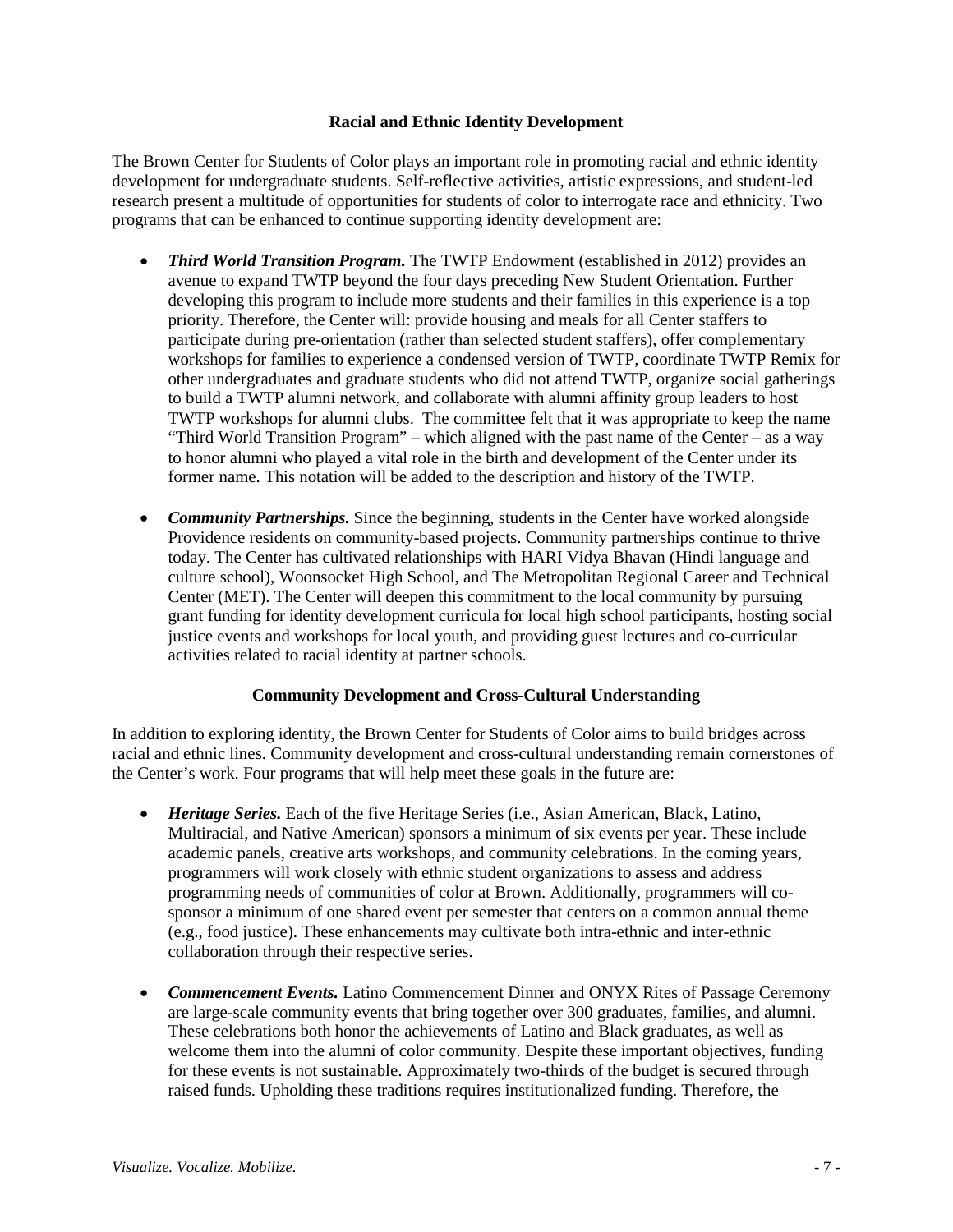Center's staff will submit proposals to University and alumni leaders to acquire sustainable funding sources for these Commencement celebrations.

- *Social Justice Peer Education.* A careful review of the Center's programs by the Strategic Planning Committee and Student Advisory Board revealed the need for a social justice peer education program. In the last few years, student groups, administrative departments, and community organizations have requested social justice-related workshops (e.g., privilege, working with diverse communities) from the Center's staff and student leaders. The Center could serve as a campus and community resource by offering student-led sessions that are presented by formally trained facilitators. To accomplish this goal, the Center will develop, implement, and continually evaluate a social justice curriculum for undergraduates and graduate students to lead workshops for the University community.
- *Faculty Engagement.* At present, two programs that promote faculty engagement within the Center are the ALANA Mentoring Program (through faculty group mentoring) and the Faculty Fellows program. By joining forces with faculty, the Center helps to create a network of support for scholars (broadly defined) of color at Brown. Thus, two areas that will be further developed to encourage faculty engagement are the Faculty Fellows program and Sophomore Seminars. By 2019, the Center will increase Faculty Fellow research stipends, recruit Faculty Fellows from a diversity of disciplines, and cultivate relationships with selected faculty teaching Sophomore Seminars to create innovative, experiential learning opportunities outside the classroom that complement the curriculum.

# **Leadership and Student Activism**

Although the Center's broadest reach is achieved through signature programs (e.g., TWTP, MPC workshops), students such as Mellon Mays Fellows and Joslin Award recipients repeatedly cite leadership positions within the Center as one of the most influential factors in their success at Brown. Moreover, these experiences at the Center can be a springboard for involvement in other areas of campus and academic life. Thus, in the next five years the Brown Center for Students of Color will start four new programs that promote and honor leadership:

- *Formal Leadership Training*. The Center does not offer formal leadership training. Staffers either learn by doing or participate in institutes that are led by local or regional community leaders. The Center will establish a leadership program for current and prospective staffers that integrates theoretical models, practical skill development, and community organizing strategies. Colleagues in other departments such as Student Activities Office and Swearer Center will also be consulted to both coordinate efforts and distinguish the Center's training from other experiences.
- *Activism Series.* Interethnic anti-racist coalitions, guerilla theatre, and scholar activism are several ways students of color have demonstrated their activism in and through the Center. However, protests and rallies are the predominant models that many students are aware of. The Center will develop learning opportunities that expose students to various community organizing principles, tactics, and strategies (e.g., art as activism, faith-based alliances) to broaden their understanding of student activism. This work will draw from community leaders, faculty, and student organizers.
- *Center Affiliates.* Student organizations at Brown are not required to have an advisor. However, informal relationships with Center staff often result in ad hoc student organization advising and requests for resources. In addition, there is a missed opportunity for student organizations to build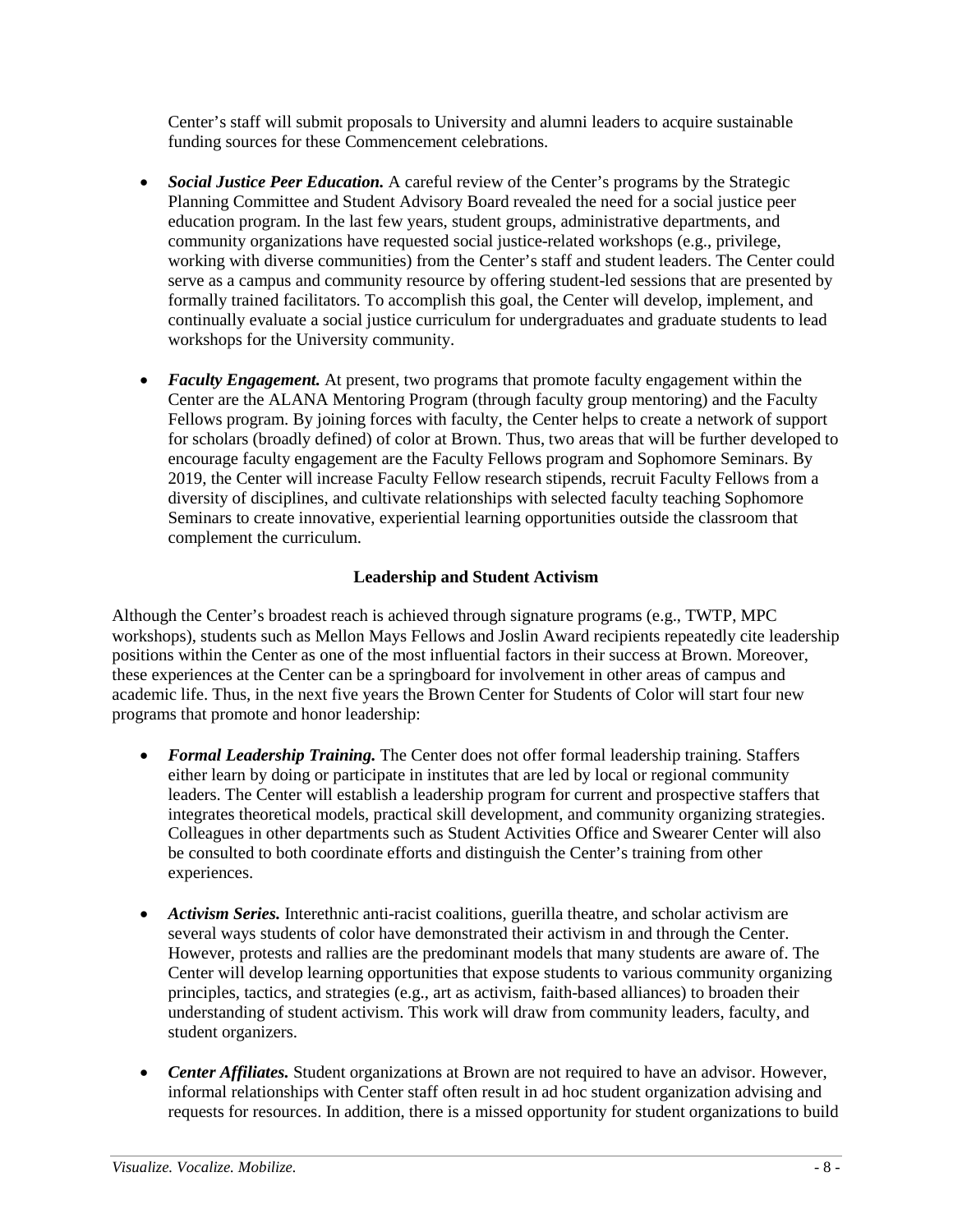coalitions across student groups on issues that matter most to them. The Center can help mitigate these concerns through an Affiliates program that connects ethnic student organizations to each other and to the Center. Affiliates will receive peer support from inter-ethnic councils (i.e., Black Board, Brown University Latino Council, Pan Asian Council), administrative support from Center staff, and alumni support from alumni of color affinity groups.

• Legacy Project. As noted above, there are concerted efforts to carry the Center's legacy of student activism forward. Previous examples include the audio and live Resistance Tours, archives, and alumni speakers. The Center will establish the Legacy Project to pay tribute to our Center's history as we move towards our next evolution. This project will be student-driven and student-run. It will showcase the contributions of past and present students of color.

## **Resources and Infrastructure**

This strategic plan is intended to produce sustainable change within the Brown Center for Students of Color and the wider campus community. In order to fulfill these ambitious goals, new resources need to be secured and current infrastructure must be re-envisioned. The following three considerations will have a significant impact on the future of the Center:

- *Staffing.* In summer 2013, the Center underwent a re-organization to realign its work into two strategic areas: co-curricular initiatives, and first-year and sophomore programs. A recent vacancy in the Coordinator for First-Year and Sophomore Programs position greatly diminished the Center's ability to support students who currently use the Center (e.g., hiatus of MPC Friends programming, increased responsibilities for already overworked staff). The expansion of current programs, as well as addition of several new programs as outlined in this strategic plan, requires a minimum of five FTE staff: a director, two assistant directors, and two coordinators. As evidenced in the Coordinator vacancy, an incomplete staffing structure diminishes the quality and quantity of programs and advising Brown provides its students. Given these strategic priorities, it is imperative that the Coordinator vacancy be filled as soon as possible.
- *Graduate Interns*. Interns have been invaluable in project-based initiatives. For instance, the implementation of new MPC recruitment strategies, Building the Revolution: Cross-Cultural Community Organizing Departmental Independent Study Project (DISP), and open space dialogue facilitation were made possible through the contributions of graduate students in the Center. More importantly, they serve as additional staff members who do not have supervisory responsibilities. Hence, students can turn to them for mentorship and personal advising. Although the Center has been able to allocate minimal funding for programming and professional development (\$500 per intern) and provide non-Brown graduate students with monthly RIPTA passes during the academic year, interns work at the Center without compensation. To sustain graduate internships in the future, the Center will provide appropriate compensation (e.g., stipend, book scholarship) for 2-3 interns per year, partner with regional directors of student affairs/MSW/counseling programs to recruit graduate students, and formalize a graduate intern training program to prepare graduate students to work in the field.
- *Accessibility and Renovations.* The Center's central location on Main Campus has been a home base for many students. Gathering spaces, such as the Center, are critical for interpersonal relations, programming, and community organizing. Although changes have been made to increase student space, the Center's facilities are inadequate to serve current needs. Five shortterm projects that will have long-term benefits are: removing the pocket door and walls in the Formal Lounges to provide a multi-purpose space that is ADA-accessible, designating visible and accessible space to house the Legacy Project, renovating the classroom to promote experiential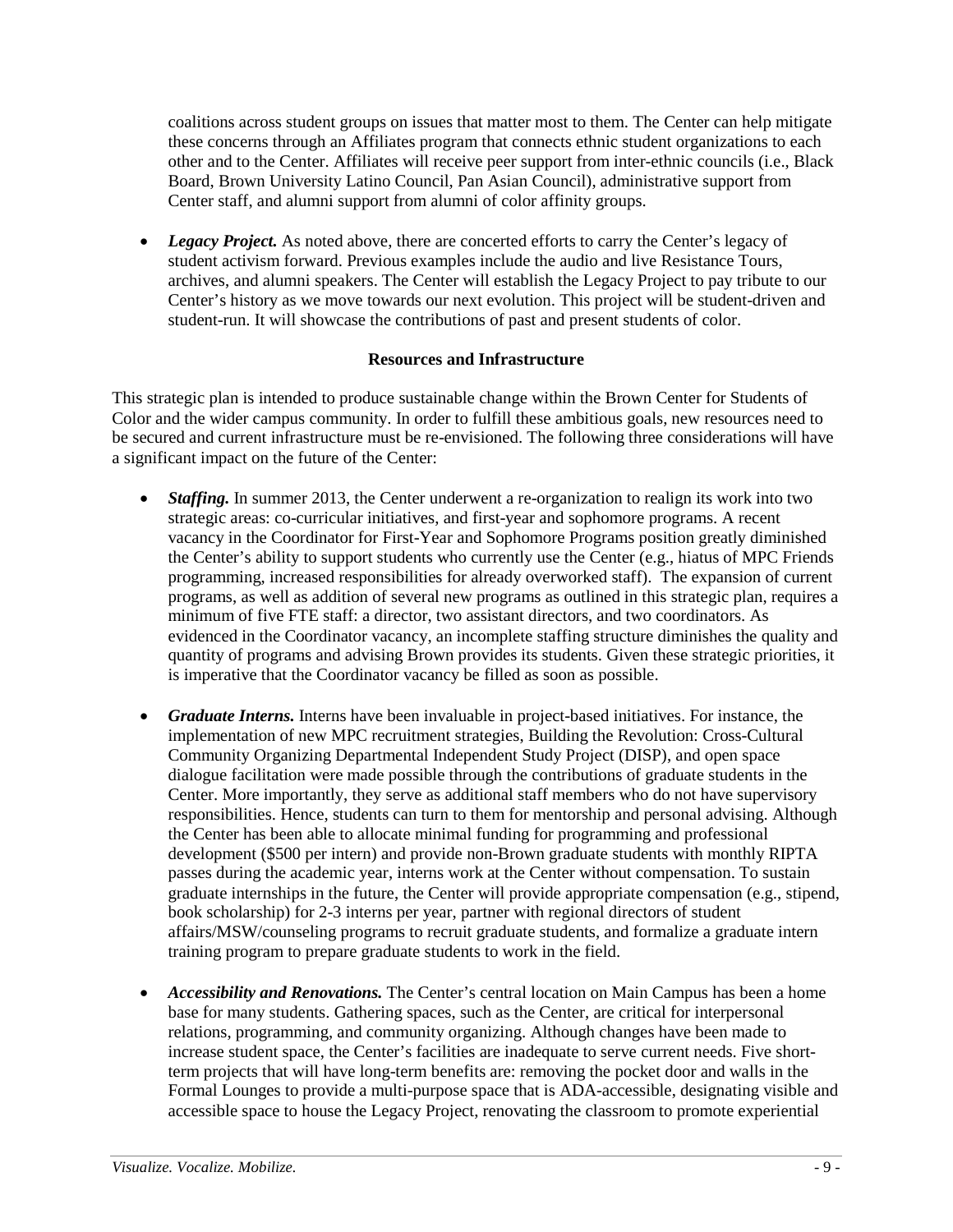learning, installing a swipe card system to provide after-hours access to staffers, and proposing an ADA-accessibility plan so that the second and third floors are available for all members of the community to use in the future. Particularly as the student population grows, we will need to continue to identify options for, and feasibility of, additional space or repurposing unused space within the Center. This would allow for more programming and storage space to accommodate the growing needs of student groups who utilize the Center.

Together, these initiatives reflect the Center's commitment to the agency and empowerment of students of color. They also reinforce the Center's core values and objectives.

## **IMPLEMENTATION OF RECOMMENDATIONS AND PROPOSED TIMELINE**

The Brown Center for Students of Color staff will build on previous successes by implementing the above plan in a thoughtful and deliberate manner. The intent of the proposed timeline below is to lay the groundwork for progressive and sustainable change that will improve the Center's programs and outreach efforts over a five-year period.

## **Projects for 2014 - 2015**

- Announce new name with a community-wide letter from senior-level administrators
- Launch a re-branding campaign for the new name (i.e., create new logo, distribute promotional materials)
- Make a final determination on MPC supervision and training structure
- Determine the best fit for First-Gen programs
- Include all Center staffers in TWTP
- Create a needs assessment tool for Heritage Series programmers to use with student organizations
- Institutionalize funding for Latino Commencement Dinner and ONYX Rites of Passage Ceremony
- Develop a social justice curriculum
- Increase Faculty Fellows research stipends
- Cultivate relationships with selected Sophomore Seminar faculty
- Form the Legacy Project Committee
- Fill the Coordinator for First-Year and Sophomore Programs vacancy
- Provide compensation for graduate interns
- Cultivate relationships with graduate program directors to establish an intern pipeline

### **Projects for 2015 - 2016**

- Offer a Family Track during TWTP
- Secure funding to strengthen community partnerships
- Coordinate shared events for Heritage Series programmers
- Pilot the social justice facilitator curriculum
- Develop co-curricular experiences for Sophomore Seminars in partnership with selected faculty
- Develop a leadership program curriculum
- Develop the Brown Center for Students of Color Affiliates program
- Designate space(s) for Legacy Projects

## **Projects for 2016 - 2017**

- Create the TWTP Alumni Network
- Establish a high school outreach program in collaboration with community partners
- Pilot the leadership program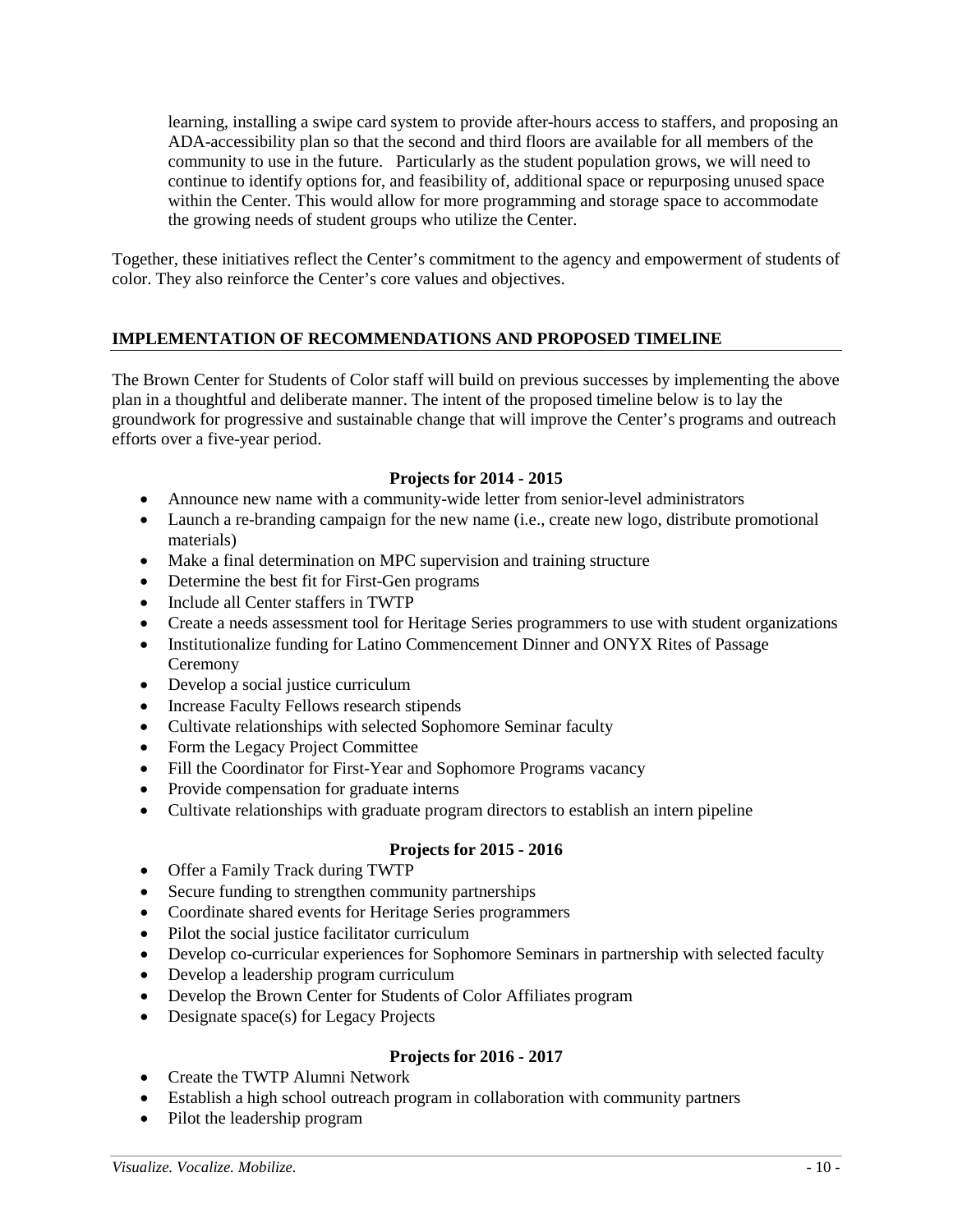- Develop an Activism Series curriculum in collaboration with community leaders, faculty, and student organizers
- Implement the Brown Center for Students of Color Affiliates program
- Develop a graduate intern training curriculum
- Renovate the first-floor classroom

### **Projects for 2017 - 2018**

- Collaborate with alumni affinity groups to provide TWTP workshops for alumni clubs
- Pilot the Activism Series
- Pilot the graduate intern training program
- Secure funding to remove pocket door and walls from Formal Lounges for ADA accessibility

### **Projects for 2018 - 2019**

- Secure funding to install a swipe card access system
- Propose an ADA accessibility plan for second and third floors
- Conduct a Program Review to measure progress in the strategic plan and identify new priorities (a five-year program review schedule was included as a recommendation in the TWC Self-Study)

### **CONCLUSION**

Identity development, community building, leadership, and resources are areas of growth that can have a significant impact on the communities the Brown Center for Students of Color currently serves. The Center is ready for transformation and it is time to re-imagine the ways it engages and empowers students.

Brown University's longevity as an academic institution and community of scholars has it origins in being an inclusive environment that supports differences among its community members. This shared experience among different individuals is an important part of the institution's iconic identity in the larger world and the Brown Center for Students of Color will continue to help shape this identity going forward.

This report began with a discussion of the strategic planning process, including an updated mission statement and recommended name. Then it summarized the four primary themes of the Strategic Plan. Finally, it provided a list of recommendations and proposed timeline for implementation. The Center's new name and mission will allow more students of color to visualize, vocalize, and mobilize for social justice.

Andrew G. Campbell (Committee Co-Chair) Margaret Klawunn (Committee Co-Chair) Mary Grace Almandrez Liza Cariaga-Lo Christopher Dennis Hisa Hashisaka Afia Kwakwa Jacinta Lomba Kenneth McDaniel MaryLou McMillan Rolland Murray Angie Ocampo Floripa Olguin Hector Peralta